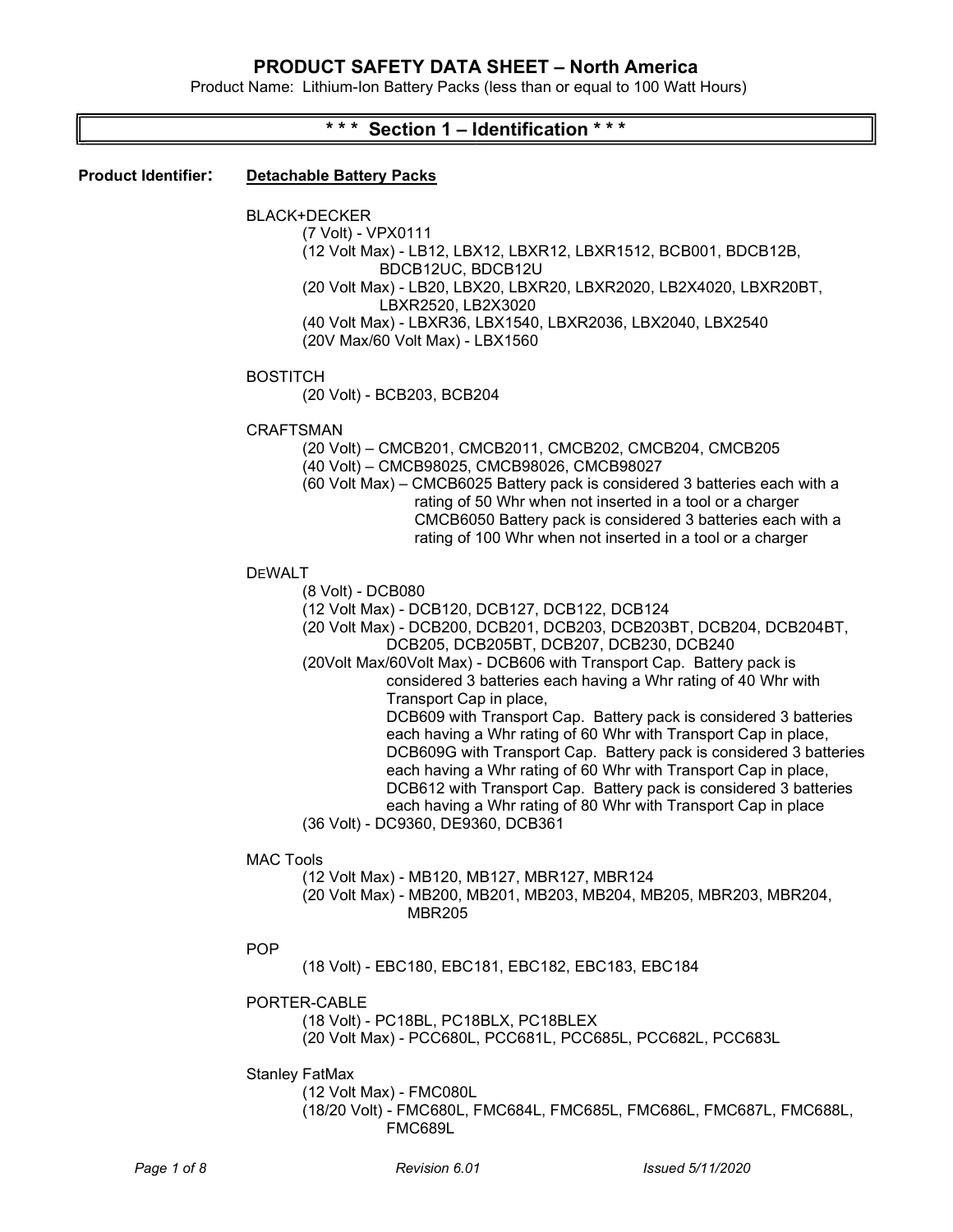Product Name: Lithium-Ion Battery Packs (less than or equal to 100 Watt Hours)

Alemite

```
(14.4 Volt) – 343432 
(20 Volt) – 343291, 343521
```
John Deere

(14.4 Volt) – TY27456 (20 Volt) – TY27458

Lincoln

(12 Volt) – 1261 (20 Volt) – 1871, 1872

SKF

(20 Volt) – 280151

## Integral Battery Packs (contained within products, non-removable)

3.6 Volt – SW9007+, EPP36L15+, BDCSFL20BP, BDCSFS30BP, ORB36+, N506507 7.2 Volt- DB72L+, ORB72L+, MPP72L+, EPP72L15D+, EPP72L20D+, G9L72+, SW9007A+, AEPP72L+, GSL700 8 Volt – 18650-2S 10.8 Volt – DB108L+, 315LPF+, MPP108L+, MPP108LP+, G9L108+, FL108+, G95L108+, PH108L+, G3L108+, EPP108PVX 12 Volt – G11L315++, G11L320++, G11L325++, BHSB315J, BHSB320JP 14.4 Volt – DB144L+, 415LPF+, MPP144L+, G2L144+, G3L144+, G9L144+ 16 Volt – G11L415++ 18 Volt – DB18L+, FV18L+, 515LPF+, MPP18L+, BFH18L+, BFS18L+, G2L18+, G3L18+, G9L18+, BFH18+, BFS18+, G11L520++, G11L525++, BF525++ 21.6 Volt – HPP6CL+, BF620L+, BF625L+ 25.2 Volt – BF720L+, BF725L+ 32.4 Volt – HPP9CL+

Note: + can be replaced by additional letters or numbers.

 Notes: 1. A suffix following Catalog Number (i.e., "-XJ") may be used to designate end market. 2. Batteries may be shipped in kits with the products they are intended to power.

Manufacturer Name: Stanley Black & Decker

Manufacturer Address: 1000 Stanley Drive New Britain, CT 06053

Phone Number: 1-860-225-5111

Emergency Phone Number: Chemtrec: +1 703-741-5970 / +1 800-424-9300

Recommended Use: To power Stanley Black & Decker products

Uses advised against: See instruction manual provided with product.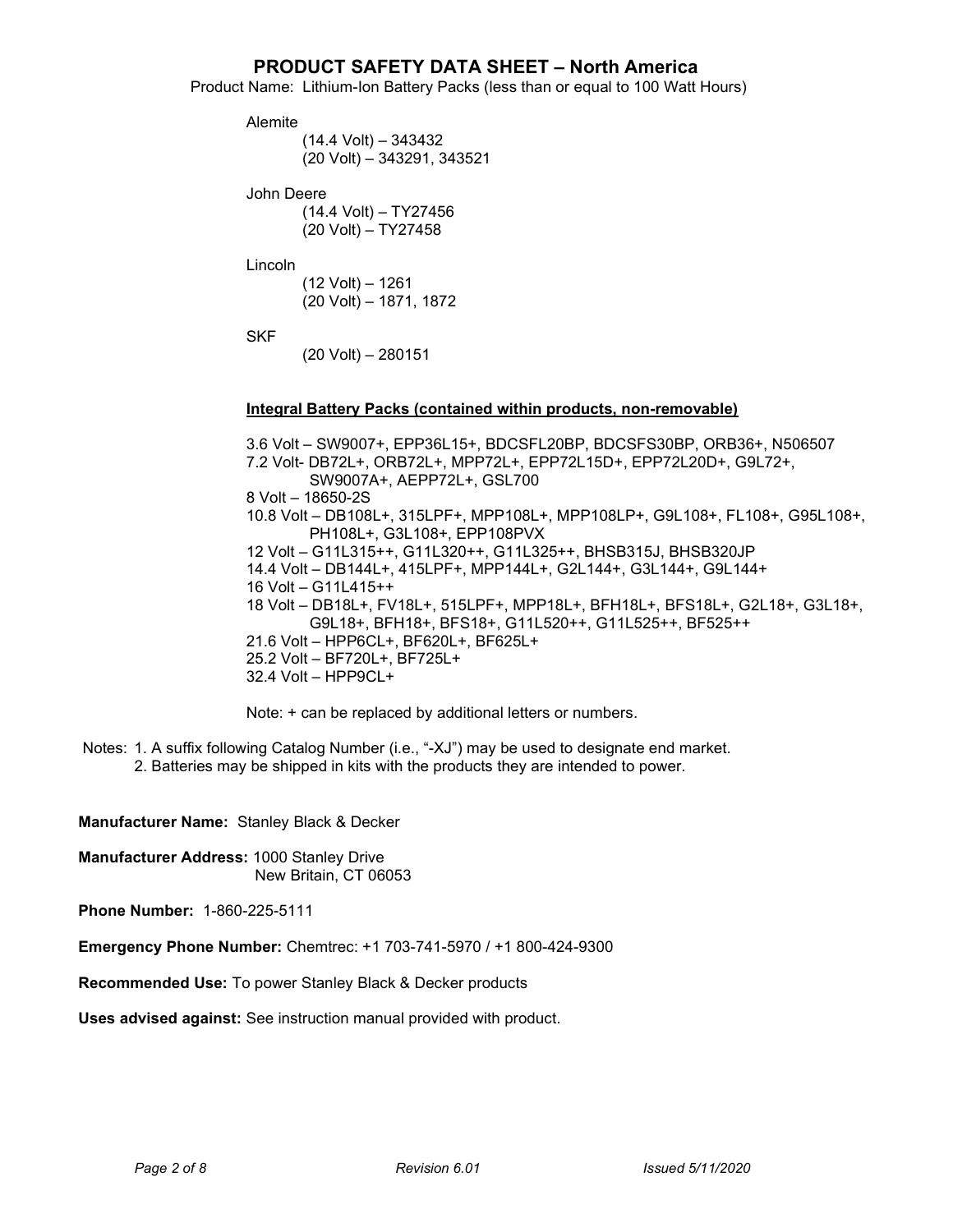Product Name: Lithium-Ion Battery Packs (less than or equal to 100 Watt Hours)

# \* \* \* Section 2 - Hazards Identification \* \* \*

## **Classification**

These batteries are not considered hazardous by the 2012 OSHA Hazard Communication Standard (29 CFR 1910.1200). The batteries referenced in this document are considered "Articles," not "Materials," as defined by the Occupational Safety and Health Administration's Hazard Communication Standard, and as such are exempted from the requirements to publish MSDS sheets per the Code of Federal Regulations 29 CFR 1910.1200 (b)(6)(v). The hazards indicated below cover the abnormal situation where a battery ruptures.

| Acute Toxicity - Oral                              | Category 4                |
|----------------------------------------------------|---------------------------|
| Acute Toxicity - Dermal                            | Category 4                |
| Acute Toxicity - Inhalation (Vapors)               | Category 3                |
| Acute Toxicity - Inhalation (Dusts/Mists)          | Category 2                |
| Skin corrosion/irritation                          | Category 1 Sub-category B |
| Serious eye damage/eye irritation                  | Category 1                |
| Skin sensitization                                 | Category 1                |
| Carcinogenicity                                    | Category 1A               |
| <b>Reproductive Toxicity</b>                       | Category 1A               |
| Specific target organ toxicity (single exposure)   | Category 3                |
| Specific target organ toxicity (repeated exposure) | Category 1                |

#### GHS Label elements, including precautionary statements

#### Emergency Overview

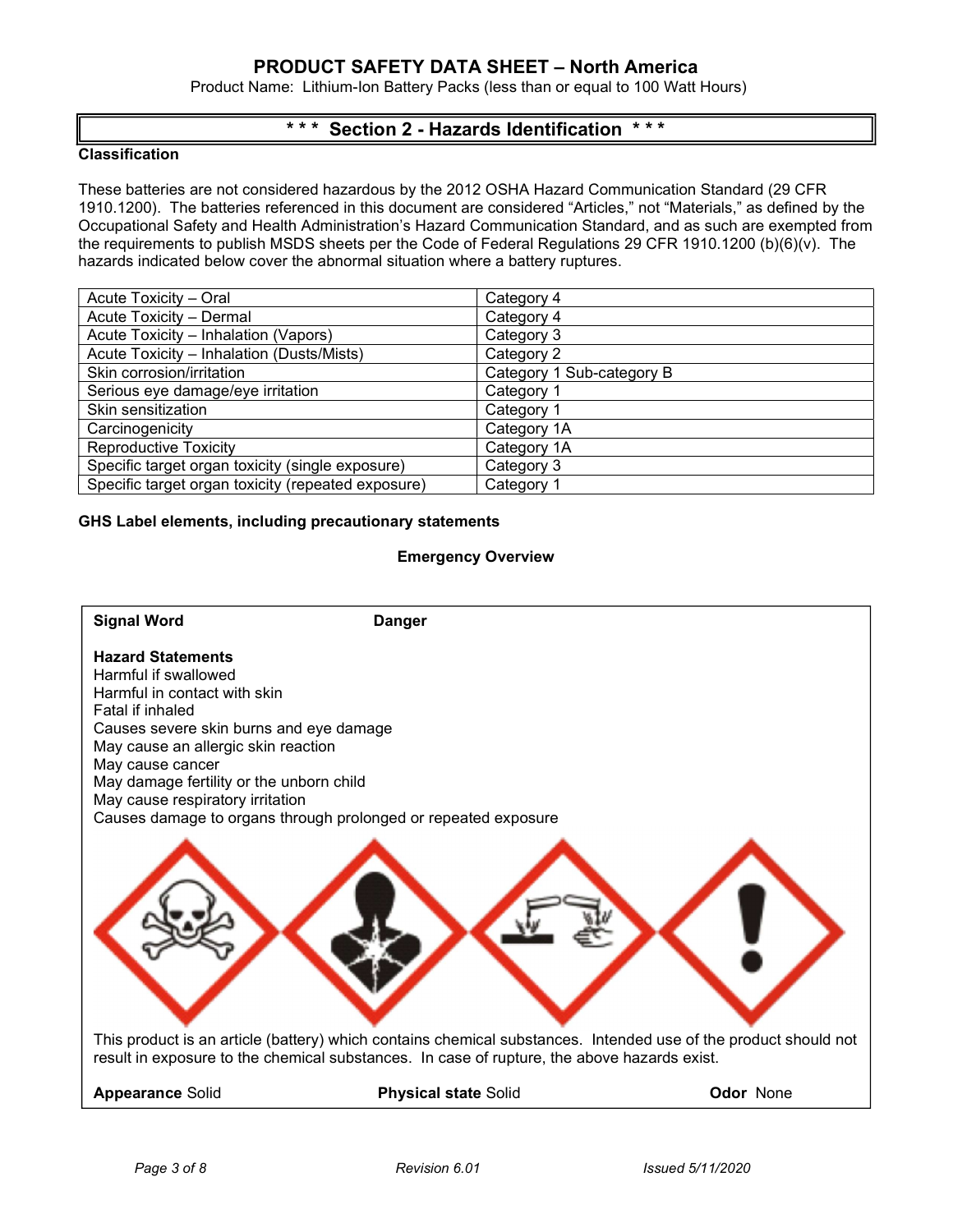Product Name: Lithium-Ion Battery Packs (less than or equal to 100 Watt Hours)

# \*\*\* Section 3 - Composition / Information on Ingredients

This battery is an article as defined by 29 CFR 1910.1200. Exposure to hazardous ingredients is not anticipated under normal product use.

| <b>Chemical Name</b>                                  | CAS No.     | Weight - % | <b>Trade</b><br><b>Secret</b> |
|-------------------------------------------------------|-------------|------------|-------------------------------|
| Copper                                                | 7440-50-8   | $10 - 30$  | $\star$                       |
| Steel Manufacture, chemicals                          | 65997-19-5  | $7 - 13$   | $\star$                       |
| Lithium hexafluorophosphate (LiPF6)                   | 21324-40-3  | $1 - 3$    | $\star$                       |
| Aluminum                                              | 7429-90-5   | $7 - 13$   | $\star$                       |
| Lithium manganese oxide (LiMn2O4)                     | 12057-17-9  | $5 - 10$   | $\star$                       |
| Lithium Cobalt Oxide (LiCoO2)                         | 12190-79-3  | $5 - 10$   | $\star$                       |
| Lithium Nickel Manganese Cobalt Oxide<br>(LiNiMnCoO2) | 346417-97-8 | $5 - 10$   | $\star$                       |
| Lithium nickel cobalt aluminum oxide<br>(LiNiCoAIO2)  | 193214-24-3 | $5 - 10$   | $\star$                       |
| Nickel                                                | 7440-02-0   | $3 - 7$    | $\star$                       |
| Mixed Organic carbonates                              |             | $10 - 14$  | $\star$                       |

\* The exact percentage (concentration) of composition has been withheld as a trade secret.

Composition of organic carbonates in the electrolyte solvent varies.

## \* \* \* Section 4 – First-Aid Measures

## First Aid: Eyes

Flush eyes with lukewarm water for at least 30 minutes while holding the eyelids open. Seek immediate medical care.

## First Aid: Skin

Remove contaminated clothing, shoes and leather goods. Flush with water for at least 30 minutes. Seek medical attention if symptoms persist.

#### First Aid: Ingestion

Never give anything by mouth if victim is unconscious. Rinse mouth thoroughly water. Do not induce vomiting. Seek immediate medical attention.

#### First Aid: Inhalation

Remove person to fresh air away from source of contamination.

## \*\*\* Section 5 – Fire-Fighting Measures \*\*\*

## General Fire Hazards

See Section 9 for Flammability Properties.

Battery cells may rupture when exposed to excessive heat. Electrolyte solution is flammable.

## Hazardous Combustion Products

May release toxic fumes if burned or exposed to fire.

## Extinguishing Media

Use appropriate extinguishing agent for surrounding fire. For damaged or ruptured cells, use Class D extinguisher or other appropriate agent. Class C fire extinguishers should be used to extinguish electrical fires. Do not use water to extinguish electrical or ruptured cell related fires.

#### Fire Fighting Equipment/Instructions

Firefighters should wear full protective gear.

## NFPA Ratings: Health: 0 Fire: 0 Reactivity: 0

Hazard Scale: 0 = Minimal 1 = Slight 2 = Moderate 3 = Serious 4 = Severe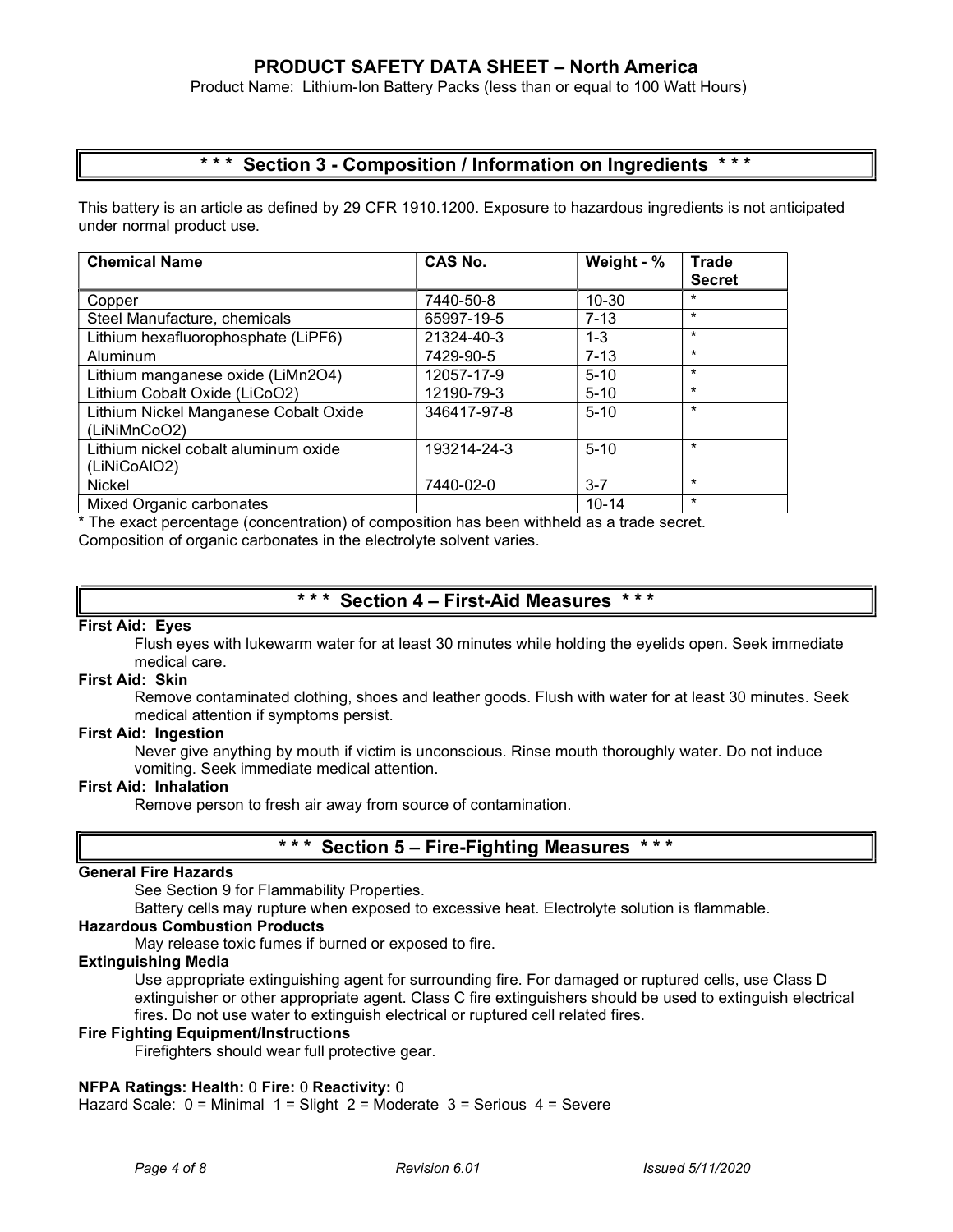Product Name: Lithium-Ion Battery Packs (less than or equal to 100 Watt Hours)

## \*\*\* Section 6 - Accidental Release Measures

## Containment Procedures

Stop the flow of material, if this is without risk.

## Clean-Up Procedures

Absorb spill with inert material. Shovel material into appropriate container for disposal. Clean spill area with detergent and water; collect wash water for proper disposal.

## Evacuation Procedures

Isolate area. Keep unnecessary personnel away.

#### Special Procedures

Avoid skin contact with the spilled material.

# \*\*\* Section 7 - Handling and Storage \*\*\*

#### Handling Procedures

Avoid damaging or rupturing battery.

## Storage Procedures

Store in a dry location at room temperature. Avoid extreme heat or fire. Keep out of reach of children.

## \* \* \* Section 8 - Exposure Controls / Personal Protection \* \* \*

#### A: Component Exposure Limits

ACGIH, OSHA, and NIOSH have not developed exposure limits for any of this product's components.

## Engineering Controls

Not necessary under normal product use conditions.

## PERSONAL PROTECTIVE EQUIPMENT

#### Personal Protective Equipment: Eyes/Face

Not necessary under normal product use conditions. Wear safety glasses if handling a damaged battery. Personal Protective Equipment: Skin

Not necessary under normal product use conditions. Wear neoprene or natural rubber gloves when handling a damaged battery.

#### Personal Protective Equipment: Respiratory

Not necessary under normal product use conditions.

## Personal Protective Equipment: General

Eyewash fountains and emergency showers are required.

## Section 9 - Physical and Chemical Properties \*\*\*

| Appearance:                     | Various shaped battery | Odor:                                  | None      |
|---------------------------------|------------------------|----------------------------------------|-----------|
| <b>Physical State: Solid</b>    |                        | pH:                                    | <b>NA</b> |
| <b>Vapor Pressure:</b>          | NA.                    | <b>Vapor Density:</b>                  | NA        |
| <b>Boiling Point:</b>           | NA.                    | <b>Melting Point:</b>                  | <b>NA</b> |
| Solubility (H2O):               | Insoluble              | <b>Specific Gravity:</b>               | <b>NA</b> |
| <b>Evaporation Rate:</b>        | NA.                    | VOC:                                   | <b>NA</b> |
| Octanol/H2O Coeff.: NA          |                        | <b>Flash Point:</b>                    | <b>NA</b> |
| <b>Flash Point Method:</b>      | NA.                    | <b>Upper Flammability Limit (UFL):</b> | <b>NA</b> |
| Lower Flammability Limit (LFL): | NA.                    | <b>Burning Rate:</b>                   | NA        |
| <b>Auto Ignition:</b>           | NA.                    |                                        |           |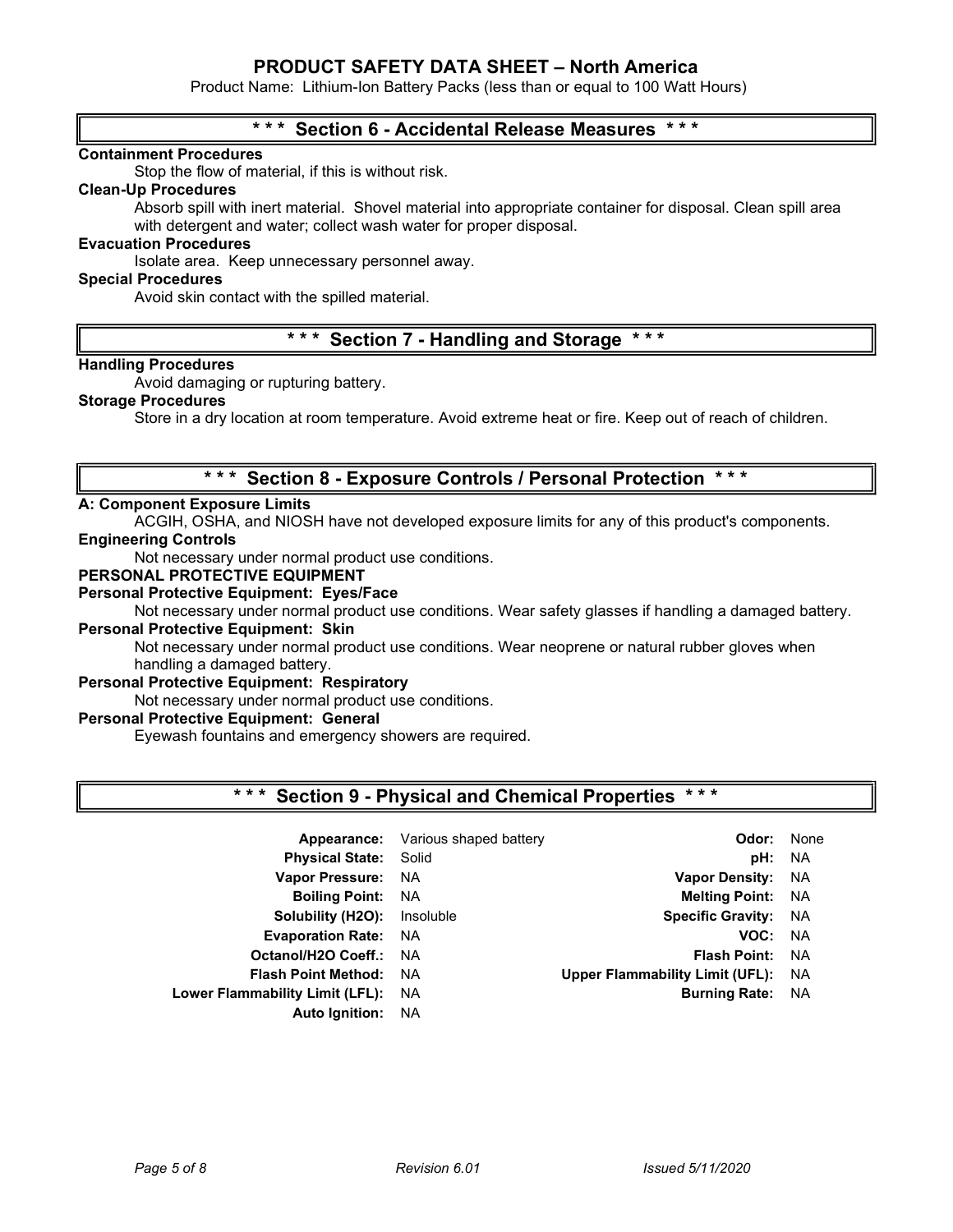Product Name: Lithium-Ion Battery Packs (less than or equal to 100 Watt Hours)

| *** Section 10 - Stability and Reactivity ***                                                  |
|------------------------------------------------------------------------------------------------|
| <b>Chemical Stability</b>                                                                      |
| This is a stable material.                                                                     |
| <b>Chemical Stability: Conditions to Avoid</b>                                                 |
| Avoid exposure to elevated temperatures and fire.                                              |
| Incompatibility                                                                                |
| Not Available.                                                                                 |
| <b>Hazardous Decomposition</b>                                                                 |
| May release toxic fumes if burned or exposed to fire.                                          |
| <b>Possibility of Hazardous Reactions</b>                                                      |
| Not Available.                                                                                 |
|                                                                                                |
| * * *                                                                                          |
| $***$<br><b>Section 11 - Toxicological Information</b>                                         |
| <b>Acute Dose Effects</b>                                                                      |
| A: General Product Information                                                                 |
| If product is ruptured, material may cause irritation to the skin, eyes and respiratory tract. |
| <b>B: Component Analysis - LD50/LC50</b>                                                       |
| No LD50/LC50's are available for this product's components.                                    |
| Carcinogenicity                                                                                |
| A: General Product Information                                                                 |
| No information available for the product.                                                      |
| <b>B: Component Carcinogenicity</b>                                                            |
| None of this product's components are listed by ACGIH, IARC, OSHA, NIOSH, or NTP.              |

# \*\*\* Section 12 - Ecological Information \*\*\*

#### **Ecotoxicity**

## A: General Product Information

No information available for the product.

## B: Component Analysis - Ecotoxicity - Aquatic Toxicity

No ecotoxicity data are available for this product's components.

## \*\*\* Section 13 - Disposal Considerations \*\*\*

#### US EPA Waste Number & Descriptions

#### Component Waste Numbers

No EPA Waste Numbers are applicable for this product's components.

#### Disposal Instructions

Recycle battery. Do not dispose of in water bodies or sewer system. All wastes must be handled in accordance with local, state and federal regulations. See Section 7 for Handling Procedures. See Section 8 for Personal Protective Equipment recommendations.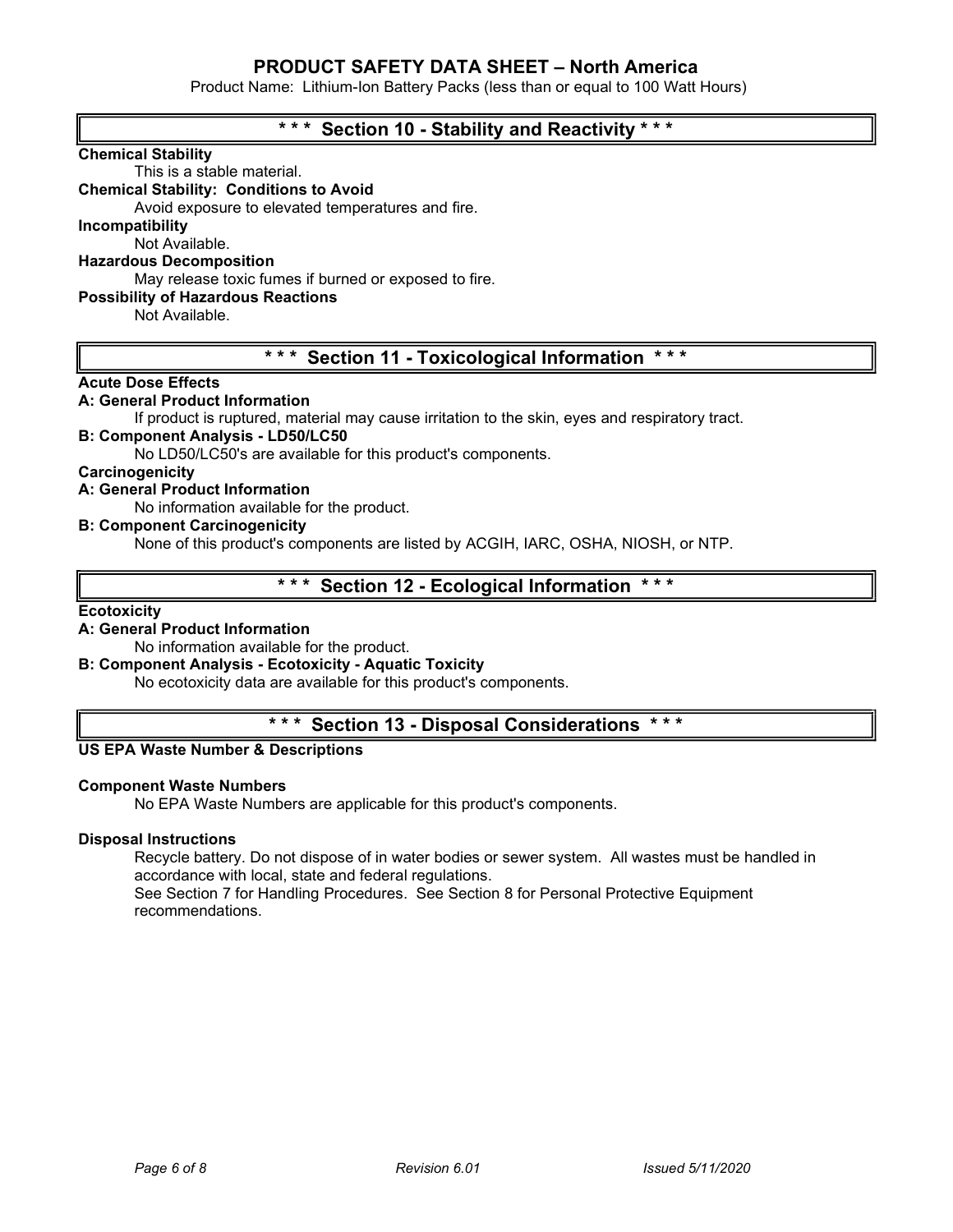Product Name: Lithium-Ion Battery Packs (less than or equal to 100 Watt Hours)

# \* \* \* Section 14 – Transport Information

Lithium-ion batteries comply with all applicable shipping regulations as prescribed by industry and legal standards which include UN Recommendations on the Transport of Dangerous Goods; the 61<sup>st</sup> Edition of the IATA Dangerous Goods Regulations and US DOT requirements. Cells and Batteries have been tested to section 38.3 of the UN Recommendations on the Transport of Dangerous Goods Manual of Tests and Criteria. All the batteries listed in this Safety Data Sheet are less than or equal to 100 Whr; therefore, air shipment of up to 2 batteries without equipment in a package can be shipped as an "excepted" quantity and does not require being shipped as a fully regulated Class 9 Hazardous Material. If more than 2 batteries without equipment are being shipped in one package, using air transportation, then the package is considered a fully regulated shipment and must meet the more stringent documentation, marking, and labeling requirements. All air shipments of lithium ion batteries without equipment require the state of charge of the battery to be no greater than 30% of the rated design capacity and are banned from shipment on passenger aircraft (Cargo Aircraft Only).

## Batteries Alone

UN3480, Lithium Ion Batteries

Air Shipments (IATA) – Packing Instruction 965 (Section IB for greater than 2 batteries per package, Section II for less than or equal to 2 batteries per package)

Sea Shipments (IMDG Code, 2018 Edition, including amendment 39-18) – Special Provision 188

Europe Road Transportation (ADR) – Special Provision 188

US Road Transportation (DOT) – 49 CFR 173.185(c)

## Batteries with or in Equipment

UN3481, Lithium Ion Batteries packed with equipment OR Lithium Ion Batteries contained in equipment.

Air Shipments (IATA) – Packing Instruction 966 or 967, Section II

Sea Shipments (IMDG Code, 2018 Edition, including amendment 39-18) – Special Provision 188

Europe Road Transportation (ADR) – Special Provision 188

US Road Transportation (DOT) – 49 CFR 173.185(c)